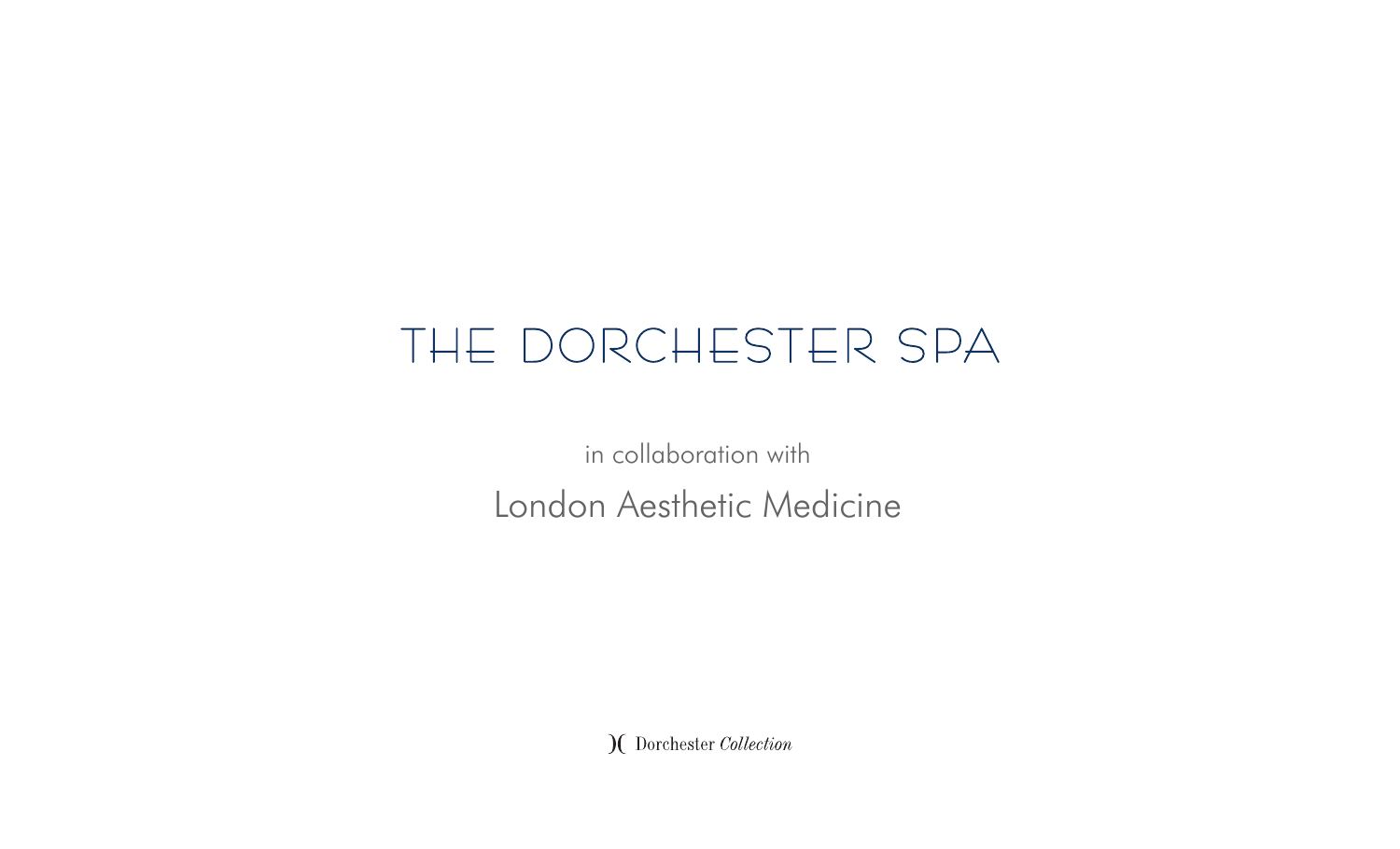

We're delighted to welcome Dr Uliana Gout to The Dorchester Spa, a leading global expert in aethestics and founder of the London Aesthetic Medicine (LAM) clinic on Harley Street. Dr Gout shares her unique expertise in 'Intelligent Aesthetics', using an evidence-only approach and safety-first philosophy which has earned her multiple industry awards.

Dr Gout's attitude to aesthetics centres around hyper-personalisation, beginning with your private consultation. All her treatments feature mixed-modalities combined with innovative techniques for truly exceptional results.

*"I am thrilled to have curated the LAM Luxe treatment experience exclusively for The Dorchester. Clients will have access to my signature treatment creations, using the latest multi-modal treats with minimal downtime to make you look and feel fantastic, rejuvenated and natural!" – Dr Uliana Gout*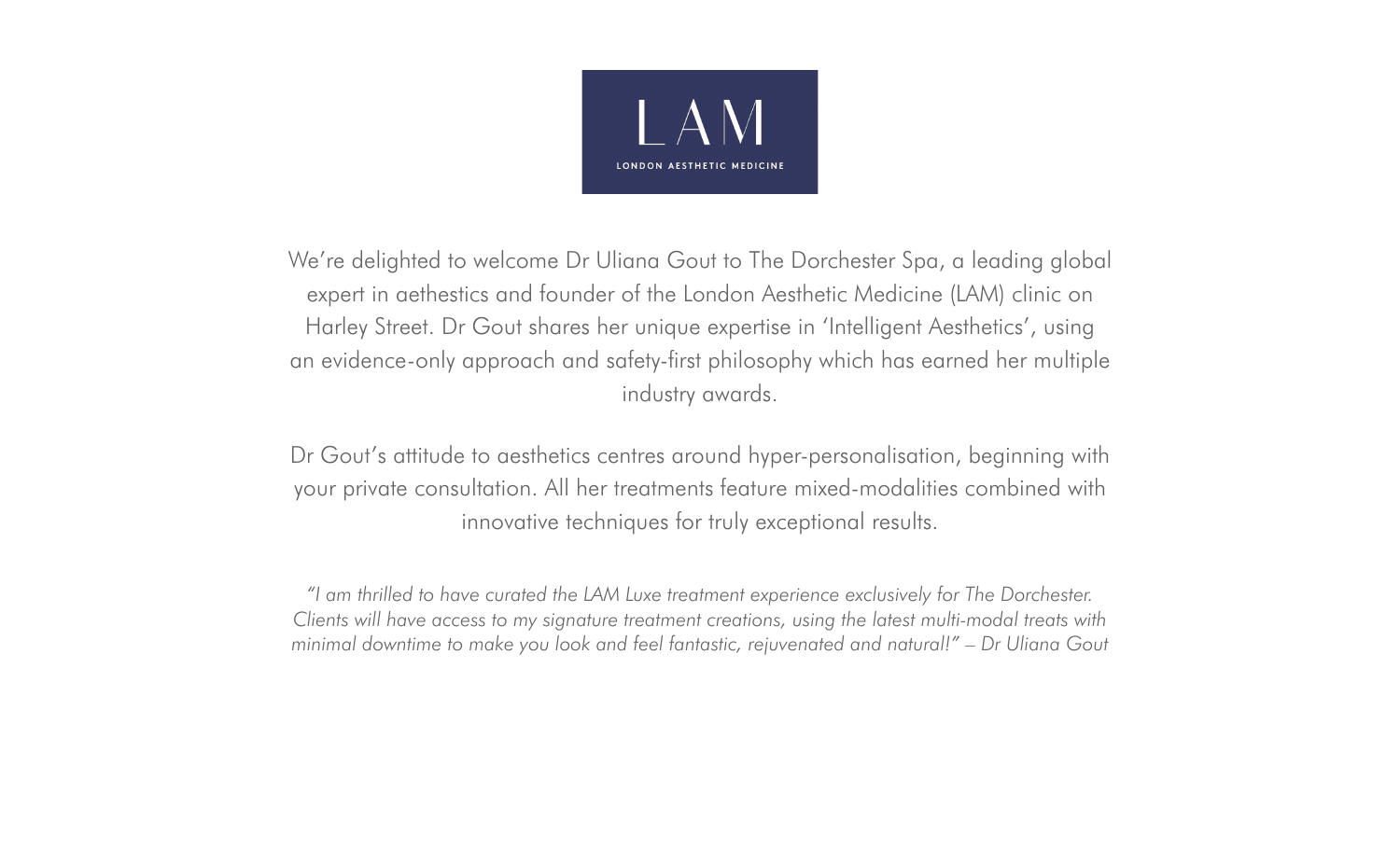# THE LAM LUXE SIGNATURES

# The Signature Luxe LAM Luxe facial and blue LED light therapy

Single £750 | Three £2,140 | Six £4,050

The LAM Luxe signature facial infuses your skin with a unique blend of pure hydrating molecules and gentle humectants, progressively revealing optimal skin radiance and smoothness. This is combined with antibacterial blue LED and a glowboosting mask to leave your complexion soft and smooth as silk.

# The Deluxe Lift LAM Luxe facial, radio frequency and blue LED light therapy

Single £1,100 | Three £5,940

The LAM Luxe Deluxe Lift facial infuses your skin with a unique blend of pure hydrating molecules for optimal smoothness and pore refinement. Radio frequency heats the tissue to stimulate collagen production and create instant tightening, specifically focusing on the lower face for the ultimate 'v-shape' jaw. The treatment ends with bacteria-fighting blue LED and a smoothing mask to leave the complexion lifted and refined.

### The Red Carpet LAM Luxe facial, radio frequency, mesotherapy and red LED

Single £1,300 | Three £3,700 | Six £7,000

The ultimate combination of hydration, smoothness and tightening. The LAM Luxe Red Carpet facial infuses your skin with a unique blend of pure hydrating molecules for optimal smoothness and pore refinement. Radio frequency is used to tighten and enhance facial contours, followed by Dr Gout's signature LAM mesotherapy infusion technique to instantly hydrate and plump your skin by delivering a blend of hyaluronic acid, peptides, amino acids, vitamins and minerals into the deeper skin layers. The treatment ends with anti-inflammatory red LED and a hydrating mask for extra sparkle for that ultimate red carpet glow.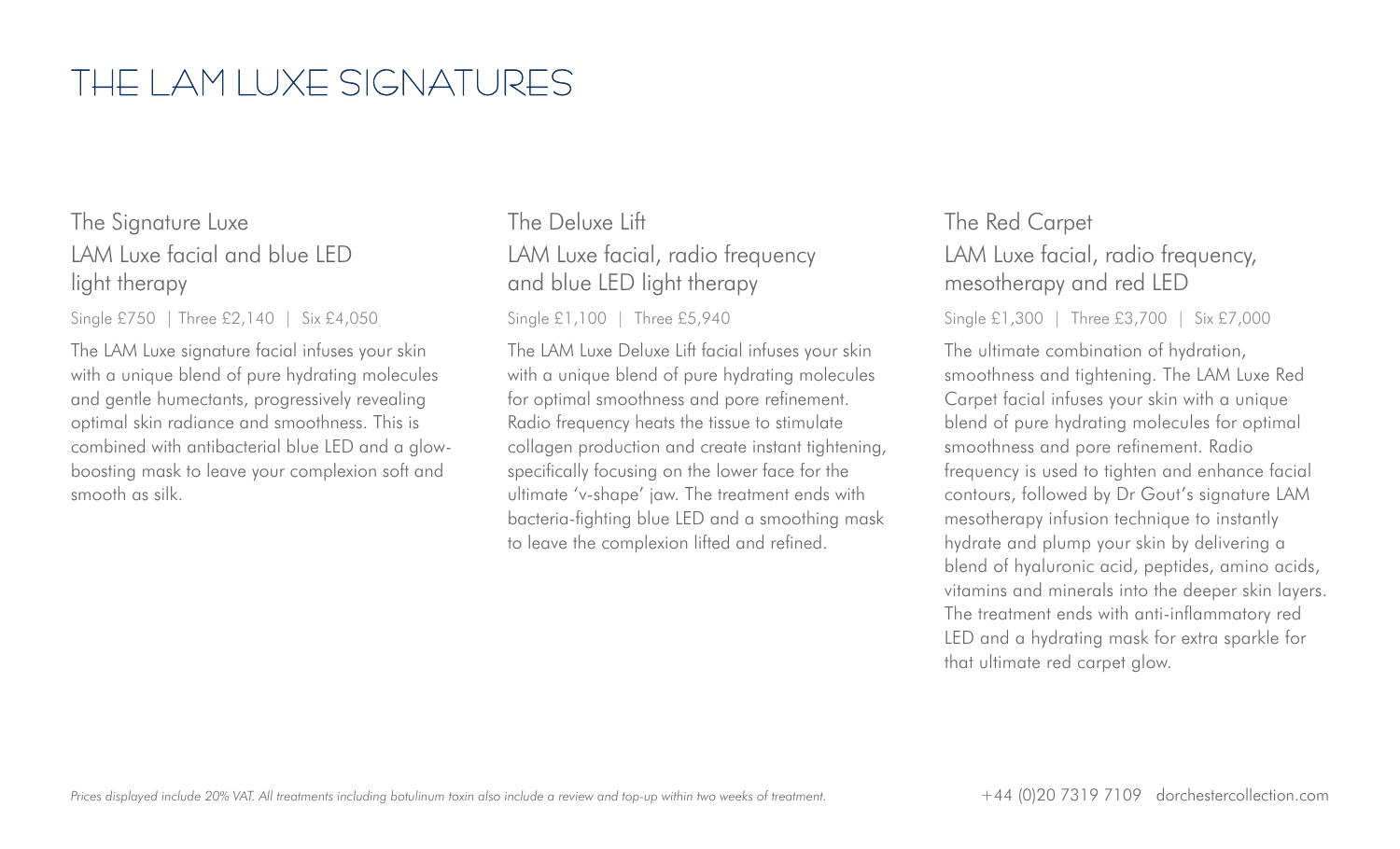# THE LAM LUXE SIGNATURES

### The Diamond Deluxe LAM Luxe facial, upper face anti-wrinkle injections and LED

Single £1,500 | Three £4,275 | Six £8,100

A full face beautification, treating the skin with the LAM Luxe signature facial combined with a youthactivating series of micro anti-wrinkle injections to lift the brows, open the eyes and smooth the forehead. Every facet of your features is enhanced for an undetectable smoothness and undeniable glow. To complete the look, LAM Luxe LED optimises skin regeneration.

# The Superior Sculpt and Smooth Full face and neck anti-wrinkle injections, radio frequency and LED

Single 2,500 | Three £7,125 | Six £13,500

A powerfully targeted treatment to enhance contours and smooth irregularities. This treatment offers complete face and neck rejuvenation with a bespoke pattern of micro anti-wrinkle injections to smooth lines, sculpt facial contours and tighten the jawline. The addition of radio frequency with heat helps to stimulate collagen production for instant results that improve over time. To complete the look, LAM Luxe optimises skin regeneration.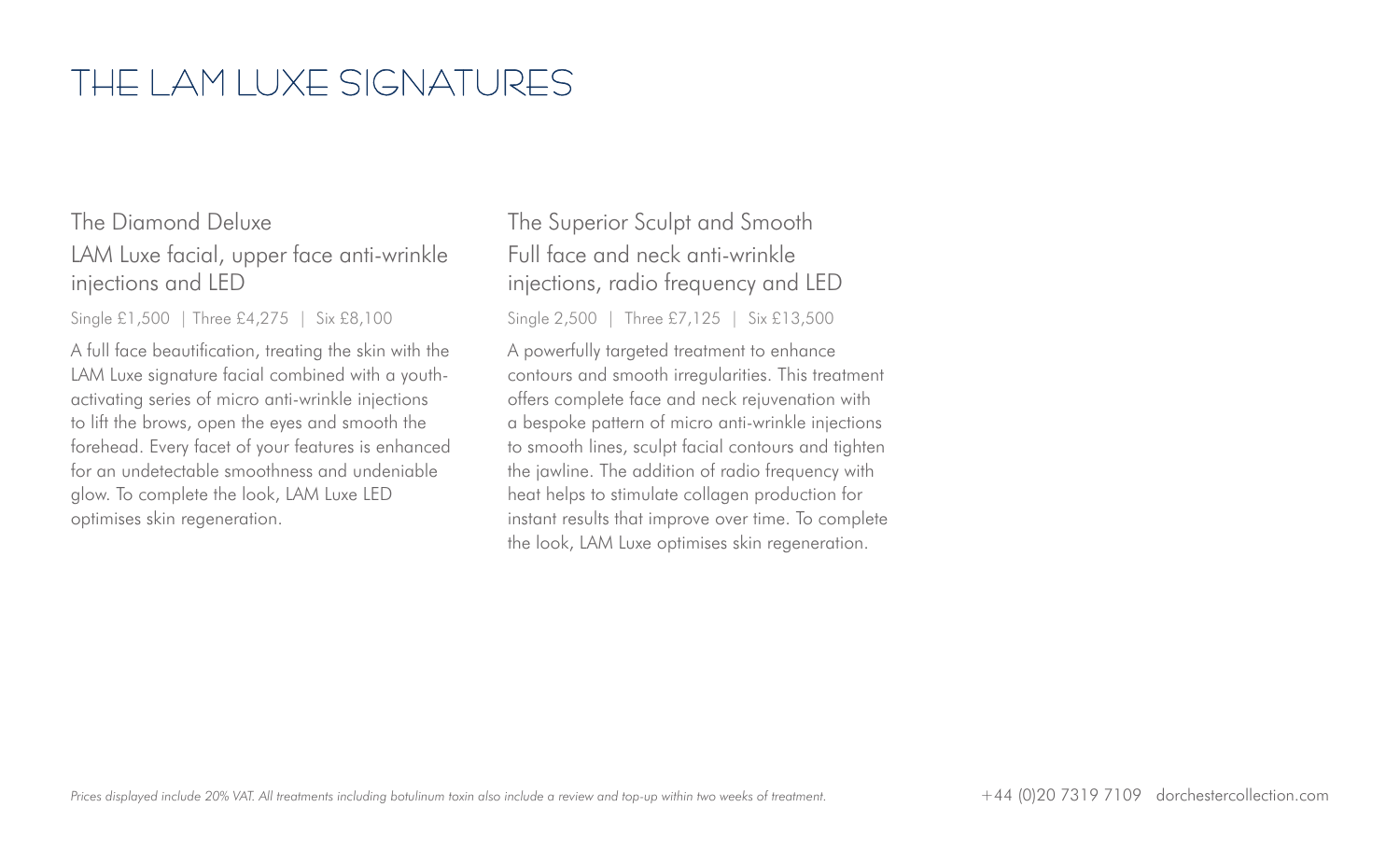# THE DORCHESTER EXCLUSIVES

Dr Gout has created two treatments exclusively for her clients at The Dorchester Spa. We invite you to enjoy a level of aesthetic prestige not available elsewhere.

#### The Optimum Royal

Full face, neck and chest anti-wrinkle injections, full face skin training, radio frequency and LED

Single £3,995 | Three £11,385 | Six £21,500

The jewel in the crown. No luxury is spared with this full face and neck rejuvenation. A combination of anti-wrinkle injections and Dr Gout's signature skin training contour conditioning treatment sculpts and slims the face for enviable contours, gently arched brows, subtly enhanced cheekbones, a chiselled jawline and cushioned lips. A bespoke cocktail of hyaluronic acid, peptides, amino acids, vitamins and minerals is delivered to the deeper skin layers to smooth away fine lines and wrinkles and diminish signs of tiredness and ageing. This is perfectly coupled with LAM Luxe radio frequency for collagen induction that lasts up to six months, alongside our powerful LAM Luxe LED to regenerate your skin.

# The Platinum Glow Upper face anti-wrinkle injections, LAM Luxe facial and LED

Single £2,995 | Three £8,985 | Six £16,150

For the facial connoisseur we present The Platinum Glow. This full face treatment delivers indulgence at every layer of the skin, from the upper epidermis to the deeper subcutaneous layers, to refine pores, enhance radiance and boost collagen for long lasting results. This is combined with precisely targeted anti-wrinkle injections to smooth away lines from the forehead, between the eyes and crow's feet to elegantly lift your features. LAM Luxe radio frequency completes the effect to instantly tighten and sculpt the jawline for a taut and lifted look, alongside our powerful LAM Luxe LED to regenerate your skin. Our signature LAM Luxe facial perfects your glow with radianceenhancing lipohilic molecules.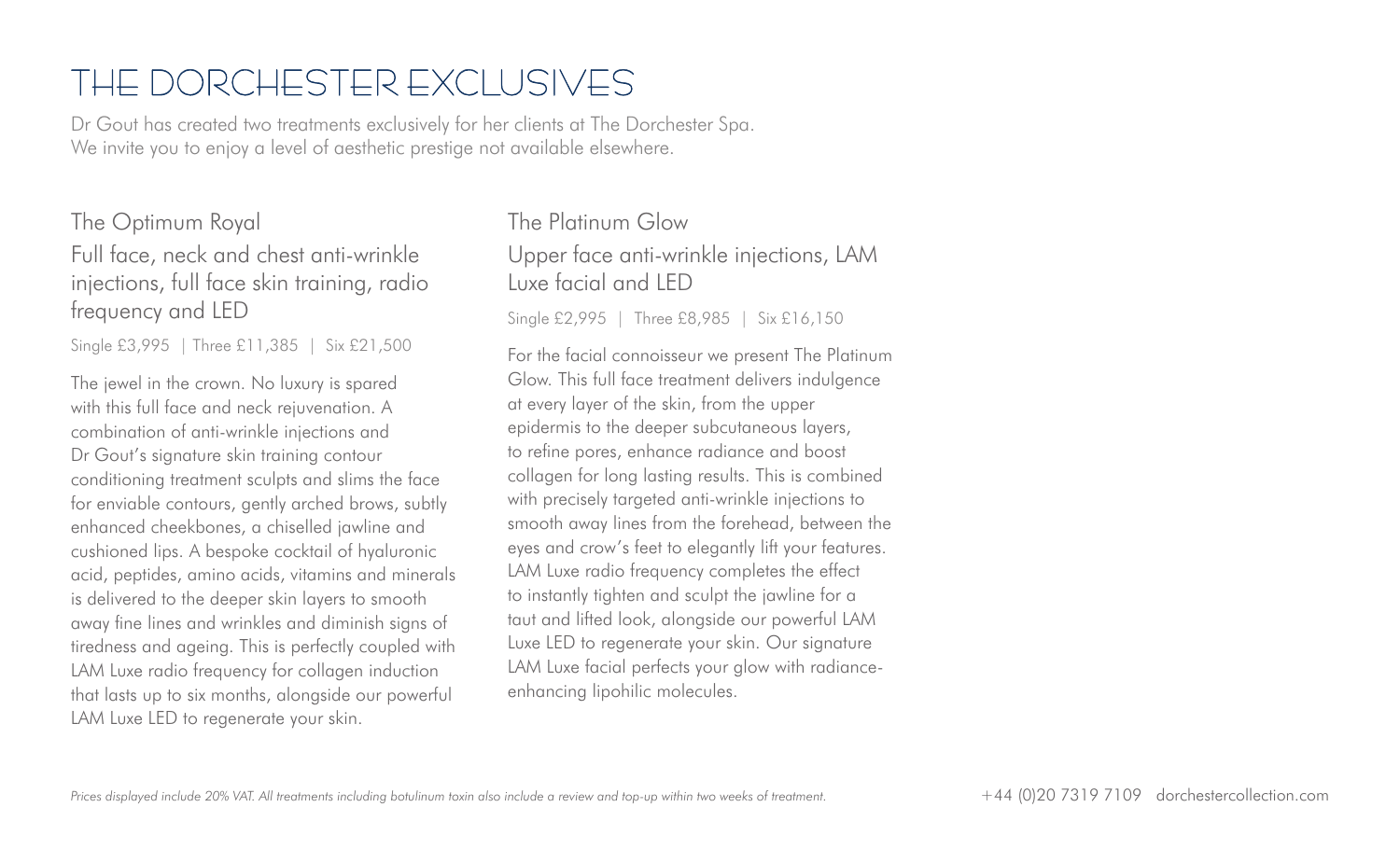# THE LAM LUXE TRAINING PROGRAMMES

An exclusive collection of treatments curated by Dr Uliana Gout for optimum results over time. A celebration of innovation and aesthetic excellence

### LAM Luxe Muscle Training

Single £2,100 | Three £6,000 | Six £11,300

A full face treatment uniquely developed by LAM Luxe with botulinum toxin to retrain habits of overcontraction in your muscles. This revolutionary approach helps to counter the effects of ageing, leading to a smoother, slimmer, contoured and more instantly youthful visage. It reduces the tell-tale signs of ageing, including frown lines, forehead wrinkles, crow's feet, bunny lines, lip lines and chin contraction, with the added effect of jaw slimming and tightening using micro-injections for optimal comfort. This is coupled with LAM powerful radio frequency alongside LAM Luxe LED for optimal tightening and skin regeneration.

# LAM Luxe Skin Training: Contour-Conditioning

Single £2,100 | Three £6,000 | Six £11,300

The latest global innovation for 2022. Hailed by beauty press as pioneering the next era of aesthetic rejuvenation and bio-stimulation.

Skin Training: Contour-Conditioning is for the individual who dreams of perfectly plump, gently contoured features radiating health, youth and vitality. A bespoke cocktail of powerful active ingredients is delivered precisely and directly into your skin and the deeper subcutaneous layers of the face, neck, ears and décolleté for beautifully plump, nourished and smooth skin. Experience the regenerating power of hyaluronic acid, peptides, amino acids, vitamins and minerals combined with Dr Gout's signature micro-needle and cannula technique for optimal tightening and skin regeneration.

*"We all deserve to look great at any age but in today's world it's easy to over-inject and look obviously enhanced. That's why I've created the LAM Luxe Signature Skin Training Contour-Conditioning Programme to take you on a journey to reboot, recover, contour and condition your skin." - Dr Uliana Gout*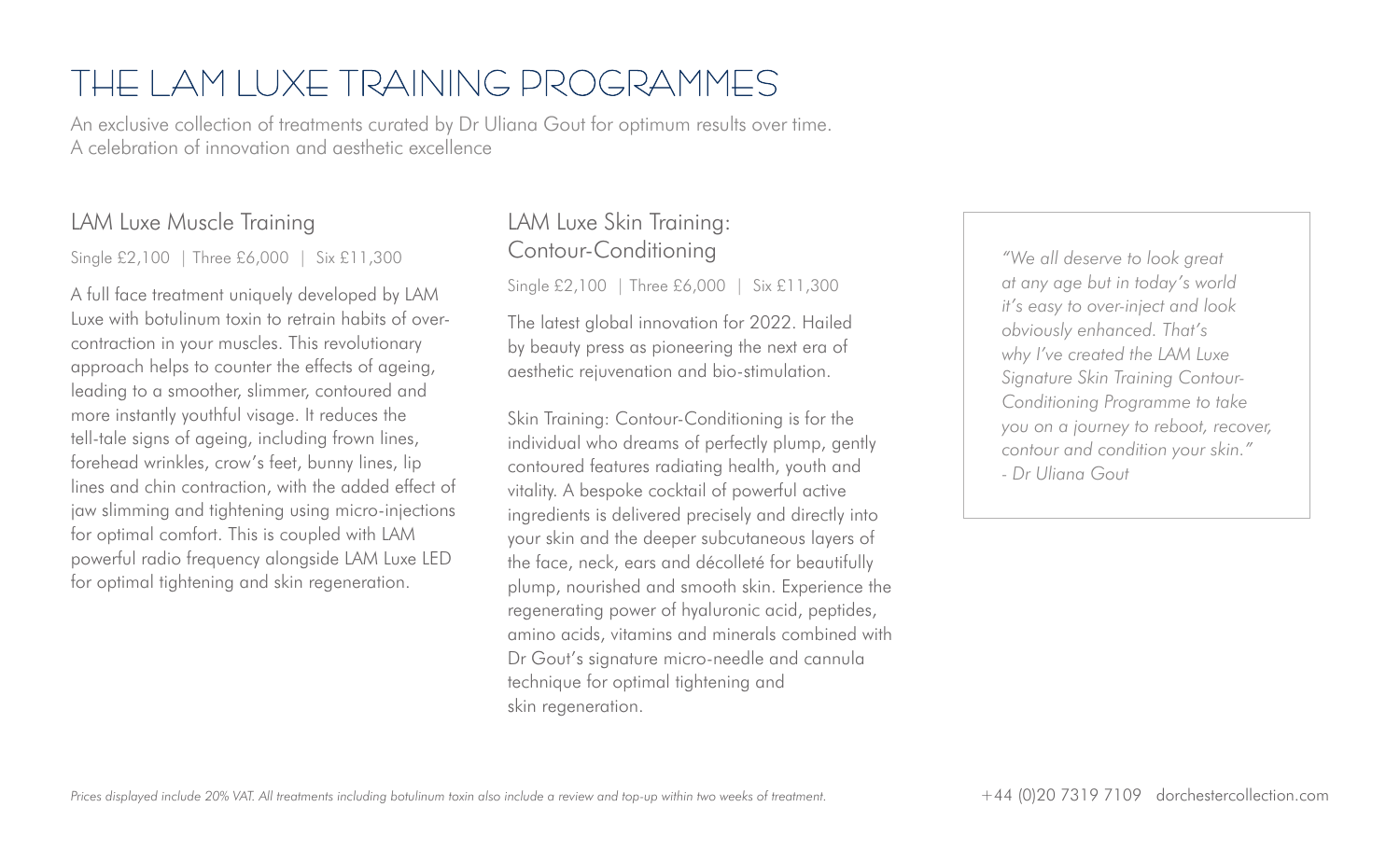# THE LAM LUXE MAN

### The Black Tie LAM Luxe Man facial, mesotherapy and LED

Single £795 | Three £2,260 | Six £4,290

This exclusive facial powers through pores to unclog and instantly decongest the skin, leaving it super smooth and clear. A unique blend of hydrating molecules instantly hydrates and soothes tired or irritated skin, combined with the highest powered LAM Luxe blue LED therapy to fight bacteria and congestion. Finally, LAM Luxe mesotherapy infuses powerful vitamins, minerals, hyaluronic, peptides and amino acids to instantly rejuvenate your skin.

The Executive Upper face anti-wrinkle injections and LED

Single £975 | Three £2,775 | Six £5,265

The modern treatment for the modern man. A subtly powerful series of micro anti-wrinkle injections to smooth lines caused by overworked muscles in the forehead, around the eyes, around the jaw and chin. For this bespoke treatment, Dr Gout takes all areas of the face into account, including muscle density and bone structure, to treat and prevent future wrinkles with microinjections for zero downtime. To complete the look, LAM Luxe LED optimises skin regeneration.

#### LAM Luxe Man Muscle Training LAM Luxe Man facial, full face and neck anti-wrinkle injections and LED

Single £2,225 | Three £6,250 | Six £12,000

Muscle training doesn't end at the gym. Dr Gout's most famous treatment for enhancing your facial structure uses botulinum toxin to retrain habits of over-contraction in your muscles. This revolutionary approach is specifically tailored to male skin to counter the effects of ageing, leading to a smoother, chiselled and more youthful visage. Reduces the tell-tale signs of stress and tiredness across the forehead, around the eyes, across the jawline and over-contraction of the chin.